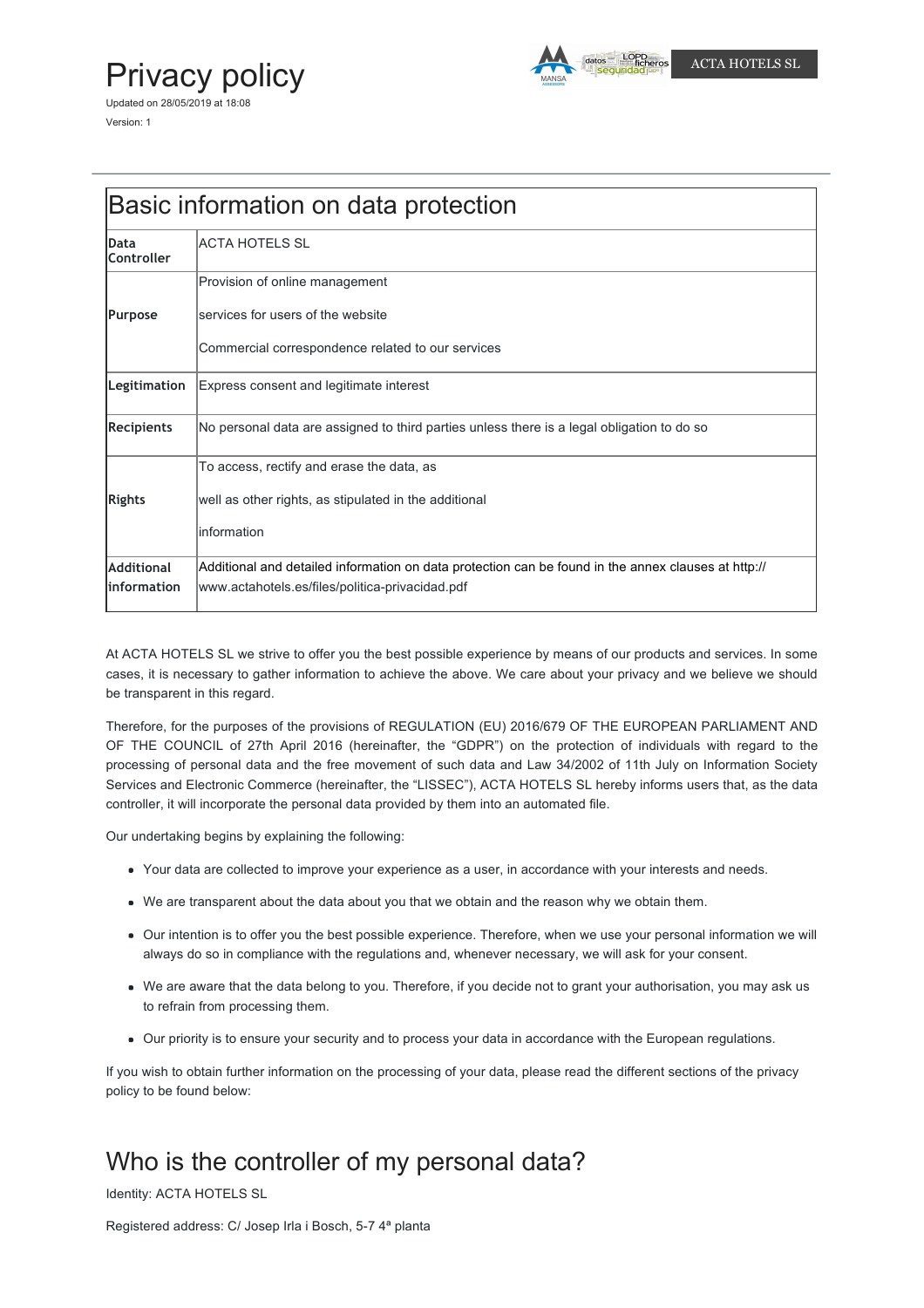#### Email address lopd@actahotels.com

ACTA HOTELS SL has appointed a Data Protection Officer or internal contact person within its organisation. If you have any queries with regard to the processing of your personal data, you can contact us by writing to lopd@actahotels.com

#### What personal data do you collect?

Any personal data that the user may provide:

- Name, address and date of birth.
- Telephone number and email address.
- Location.
- Information on payments and returns.
- IP address, the date and the time at which you access our services, the internet browser you use and data on the device's operating system.
- Any other information or data that you decide to share with us.

In some cases, it is obligatory to fill in the registration form to access and enjoy certain services provided on the website. Similarly, failure to provide any personal data that are requested or failure to accept this data protection policy means that it will be impossible to subscribe, register or participate in any of the special offers for which personal data are requested.

#### Why and for what purpose do you process my data?

At ACTA HOTELS SL we process the information provided by users for the following purposes:

- To manage orders and draw up contracts for our services, either online or at our physical stores.
- To manage the sending of any information you request.
- To conduct sales campaigns and perform the maintenance and management of the relationship with the user, as well as the management of the services provided on the website and any information-related tasks, and to perform automatic assessments, obtaining profiles and carrying out customer segmentation work in order to personalise the processing in accordance with customers' characteristics and needs and improve their online experience.
- To develop and manage competitions, raffles and any other promotional activities that may be organised.
- In certain cases, it will be necessary to provide information to authorities or third-party companies for auditing purposes, as well as to manage any personal data on invoices, contracts and documents in order to respond to claims by customers or the Public Administrations.

We inform you that the personal data obtained as a result of your registration as a user will form part of the Register of Processing Activities, which will be regularly updated in accordance with the provisions of the GDPR.

#### What are the legal grounds for the processing of my data?

The processing of your data may be based upon the following legal grounds:

- The user's consent to the procurement of services and products, contact forms, requests for information and subscriptions to e-newsletters.
- A legitimate interest in the processing of our customers' data for direct marketing campaigns and the user's express consent to anything related to automatic assessments and the creation of profiles.
- Compliance with legal obligations for the prevention of fraud, correspondence with the public authorities and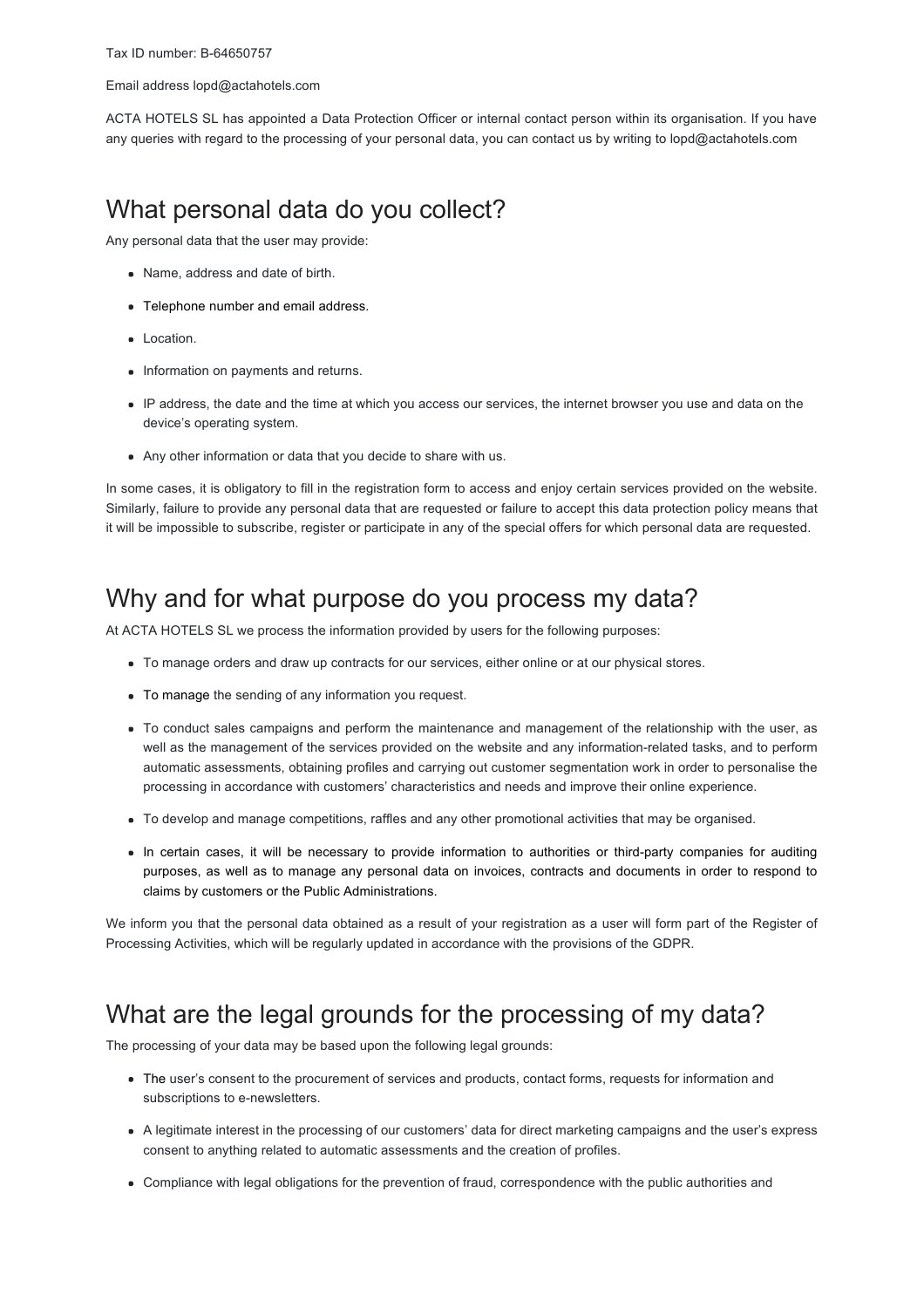#### How long do you retain my data for?

The processing of your data for the purposes outlined above will continue for the time necessary to fulfil the purpose of their collection (e.g. throughout the commercial relationship), as well as for the fulfilment of any legal obligations arising from the processing of the data.

### Who will my data be assigned to?

In certain cases, and only when necessary, ACTA HOTELS SL will provide users' data to third parties. However, the data will never be sold to third parties. Any external service providers (e.g. payment providers or delivery companies) that ACTA HOTELS SL works with may use the data to provide the corresponding services. However, they will not use said information for their own purposes or assign them to third parties.

ACTA HOTELS SL endeavours to guarantee the security of the personal data when they are sent outside the company and ensures that third-party service providers respect users' confidentiality and implement the appropriate measures to protect the personal data. Said third parties are obliged to ensure that the information is processed in accordance with the regulations on data privacy.

In certain cases, the law may require personal data to be disclosed to public bodies or other parties, but only to the extent strictly necessary to comply with said legal obligations.

The personal data obtained may also be shared with other companies within the group.

#### Where are my data stored?

Generally speaking, your data are stored within the EU. We will ensure that any data that are sent to third parties from outside the EU enjoy a sufficient level of protection, either because they apply BRCs (Binding Corporate Rules) or because they have adhered to the Privacy Shield.

### What rights do I have and how can I exercise them?

You may send your messages and exercise your rights by writing to the following address: lopd@actahotels.com.

Under the provisions of the GDPR you may request the following:

- The right of access: you may ask for information on the personal data about you that we have in our possession.
- The right to rectification: you may inform us of any change in your personal data.
- The right to erasure and to be forgotten: you may request the erasure of your personal data after previously blocking them.
- The right to limitation of the processing: this entails a restriction on the processing of your personal data.
- The right to oppose: you may withdraw your consent to the processing of your data by opposing any further processing thereof.
- The right to portability: in certain cases, you may ask for a copy of your personal data in a structured, commonly used and machine-readable format for it to be transmitted to another data controller.
- The right not to be subject to individualised decisions: you may request that decisions should not be made solely upon the basis of automated processing, including the creation of profiles, which produces legal effects or significantly affects the individual in question.

In certain cases, a request may be refused if you ask for data necessary for compliance with legal obligations to be deleted.

Similarly, if you have any complaints about the processing of your data, you can submit a claim to the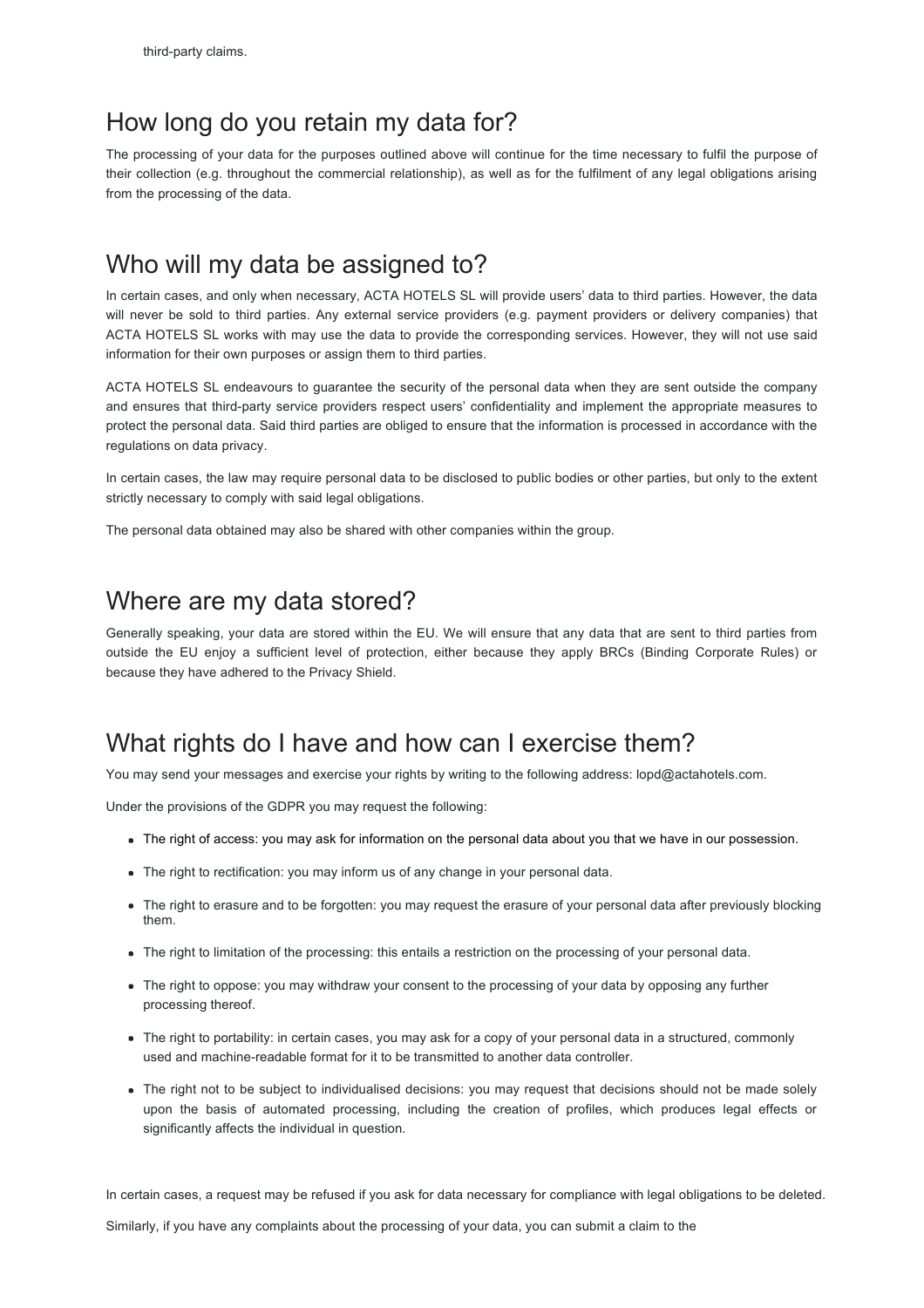# Who is responsible for the accuracy and truthfulness of the data provided?

The user is solely responsible for the truthfulness and correctness of the data provided, exempting ACTA HOTELS SL of any liability in this regard. In any event, users will guarantee and be responsible for the accuracy, validity and authenticity of the personal data they provide and undertake to keep them duly updated. Users agree to provide complete and correct information on the registration and subscription forms. ACTA HOTELS SL reserves the right to terminate any services procured by users in the event that the data provided are false, incomplete, inaccurate or out of date.

ACTA HOTELS SL cannot be held liable for the accuracy of the information it has not created and for which another source is indicated and, therefore, nor can it accept any liability for any hypothetical damages that may result from the use of said information.

ACTA HOTELS SL reserves the right to update, modify or delete the information contained on its website and may even restrict or deny access to such information. ACTA HOTELS SL cannot be held liable for any damages that the user may suffer as a result of errors, defects or omissions in the information provided by ACTA HOTELS SL, provided that it comes from sources other than the company itself.

Similarly, the user certifies that he/she is over 14 years of age and that he/she has the legal capacity to grant his/her consent to the processing of the personal data.

### How do you process the personal data of minors?

In principle our services are not specifically intended for minors. However, in the event that any of them are addressed to people under fourteen years of age, in accordance with article 8 of the Spanish GDPR and article 7 of Organic Law 3/2018 of 5th December (LOPDGD) [Organic Law of Protection of Personal Data and guarantee of Digital Rights], ACTA HOTELS SL will require the valid, free, unequivocal, specific and informed consent of the minor's legal guardians to process his/her personal data. In the above case, the ID card or another form of identification of the person granting the consent will be required.

In the case of people over fourteen years of age, the data may be processed with the user's consent, except in cases in which the law requires the attendance of the holders of the parental authority or guardianship.

## What security measures do you apply to protect my personal data?

ACTA HOTELS SL has adopted the legally required security levels for the protection of personal data and endeavours to install any other additional means and technical measures available to it so as to prevent any loss, misuse, alteration or unauthorised access or the theft of the personal data supplied to ACTA HOTELS SL.

ACTA HOTELS SL cannot be held liable for any hypothetical damages resulting from interferences, omissions, interruptions, computer viruses, telephone breakdowns or disconnections in the functioning of this electronic system for reasons beyond its control, for delays or blockages in the use of this electronic system caused by deficiencies or the overloading of telephone lines or the overloading of the Data Processing Centre, the Internet system or any other electronic systems or any damages that may be caused by third parties by means of unlawful interference beyond the control of ACTA HOTELS SL. However, the user should be aware that security measures on the Internet are not impregnable.

### Links to other websites

The https://www.actahotels.es/ website may contain links to other websites. When you click on one of these links and access an external website, your visit will be subject to the privacy policy of said website and ACTA HOTELS SL will be exempt from any kind of liability with regard to its privacy policy.